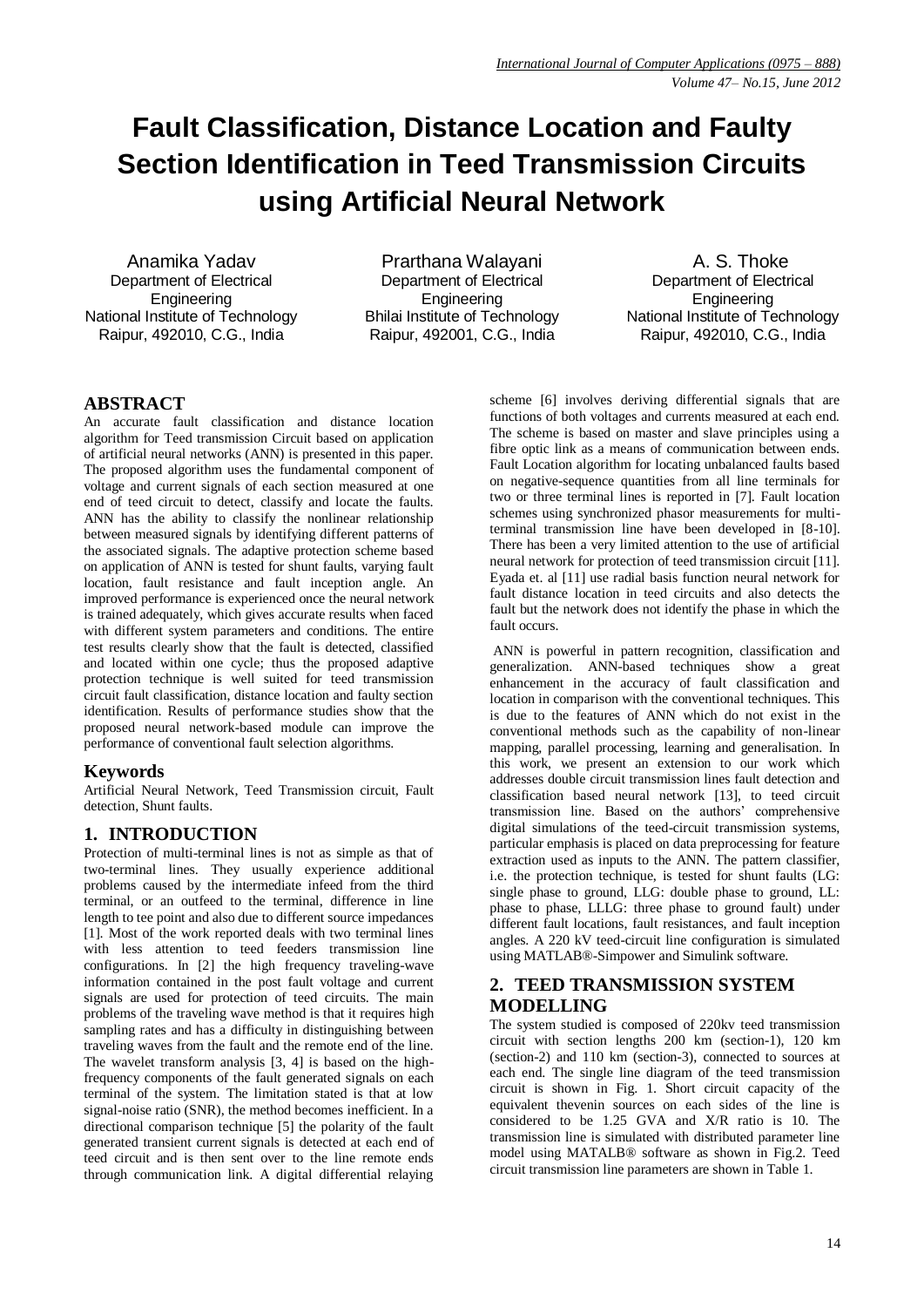

**Fig.1 Single line diagram of power system under study.**



**Fig.2. Power system model simulated in MATLAB Simulink software.**

Preprocessing is a useful method that significantly reduces the size of the neural network and improves the performance and speed of training process [14]. Three phase voltages and three phase current input signals were sampled at a sampling frequency of 1 kHz and further processed by simple 2nd-order low-pass Butterworth filter with cut-off frequency of 400 Hz. Subsequently, one full cycle Discrete Fourier transform is used to calculate the fundamental component of voltages and currents. The input signals were normalized in order to reach the ANN input level  $(\pm 1)$ .

| Positive sequence resistance R1, $\Omega$ /km | 0.01809     |
|-----------------------------------------------|-------------|
| Zero sequence resistance R0, $\Omega$ /km     | 0.2188      |
| Positive sequence inductance L1, H/km         | 0.00092974  |
| Zero sequence inductance L0, H/km             | 0.0032829   |
| Positive sequence capacitance C1, F/km        | 1.2571e-008 |
| Zero sequence capacitance C0, F/km            | 7.8555e-009 |

**Table 1 Teed circuit line parameter**

# **3. PROPOSED ANN BASED FAULT CLASSIFIER AND LOCATOR**

The various steps used to implement a neural network in the fault detection, classification and distance location algorithm in teed circuit transmission line is described below.

#### **3.1 Selecting the ANN architecture**

The network inputs chosen here are the magnitudes of the fundamental components (50 Hz) of three phase voltages and three phase currents of each section measured at one end. The basic task of fault classification is to determine the type of fault along with the phase; the outputs of the ANN are: three outputs corresponding to three phases, one output to represent whether neutral is involved in the fault loop and three outputs to represent in which line section fault is present. Thus, total seven outputs were considered to be provided by the network

for fault classification. The inputs  $X_1$  and outputs  $Y_1$  for the fault classification network are:

$$
X_1 = \begin{bmatrix} V_{a1}, V_{b1}, V_{c1}, I_{a1}, I_{b1}, I_{c1}, V_{a2}, V_{b2}, V_{c2}, I_{a2}, I_{b2}, I_{c2}, \\ V_{a3}, V_{b3}, V_{c3}, I_{a3}, I_{b3}, I_{c3} \end{bmatrix}
$$
---(1)  

$$
Y_1 = [A, B, C, G, S1, S2, S3]
$$
---(2)

Similarly, for fault location task, where we have to determine the distance to the fault, it was decided that the distance to the fault in km with regard to the total length of the line should be the only output provided by the fault location network. Thus

the input  $X_2$  and the output  $Y_2$  for the fault location network are:

$$
X_2 = \begin{bmatrix} V_{a1}, V_{b1}, V_{c1}, I_{a1}, I_{b1}, I_{c1}, V_{a2}, V_{b2}, V_{c2}, I_{a2}, I_{b2}, I_{c2}, \\ V_{a3}, V_{b3}, V_{c3}, I_{a3}, I_{b3}, I_{c3} \end{bmatrix}
$$
 -(3)

$$
Y_2 = \lfloor L_f \rfloor \tag{4}
$$

The number of neurons in hidden layer is determined empirically by experimenting with various network configurations. Through a series of trials and modifications of the ANN architecture, the best performance was achieved by using a three layer network with 18 neurons in the input layer, 13 neurons in the hidden layer, and 7 neurons in the output layer as shown in Fig. 3. The final determination of the neural network requires the relevant transfer functions in the hidden and output layers to be established. Activation function of the hidden layer is hyperbolic tangent sigmoid function. Neurons with sigmoid function produce real valued outputs that give the ANN ability to construct complicated decision boundaries in an n-dimensional feature space. This is important because the smoothness of the generalization function produced by the neurons, and hence its classification ability, is directly dependent on the nature of the decision boundaries. Saturating linear transfer function (Satlin) has been used in the output layer as shown in Fig. 3. Depending on the fault type which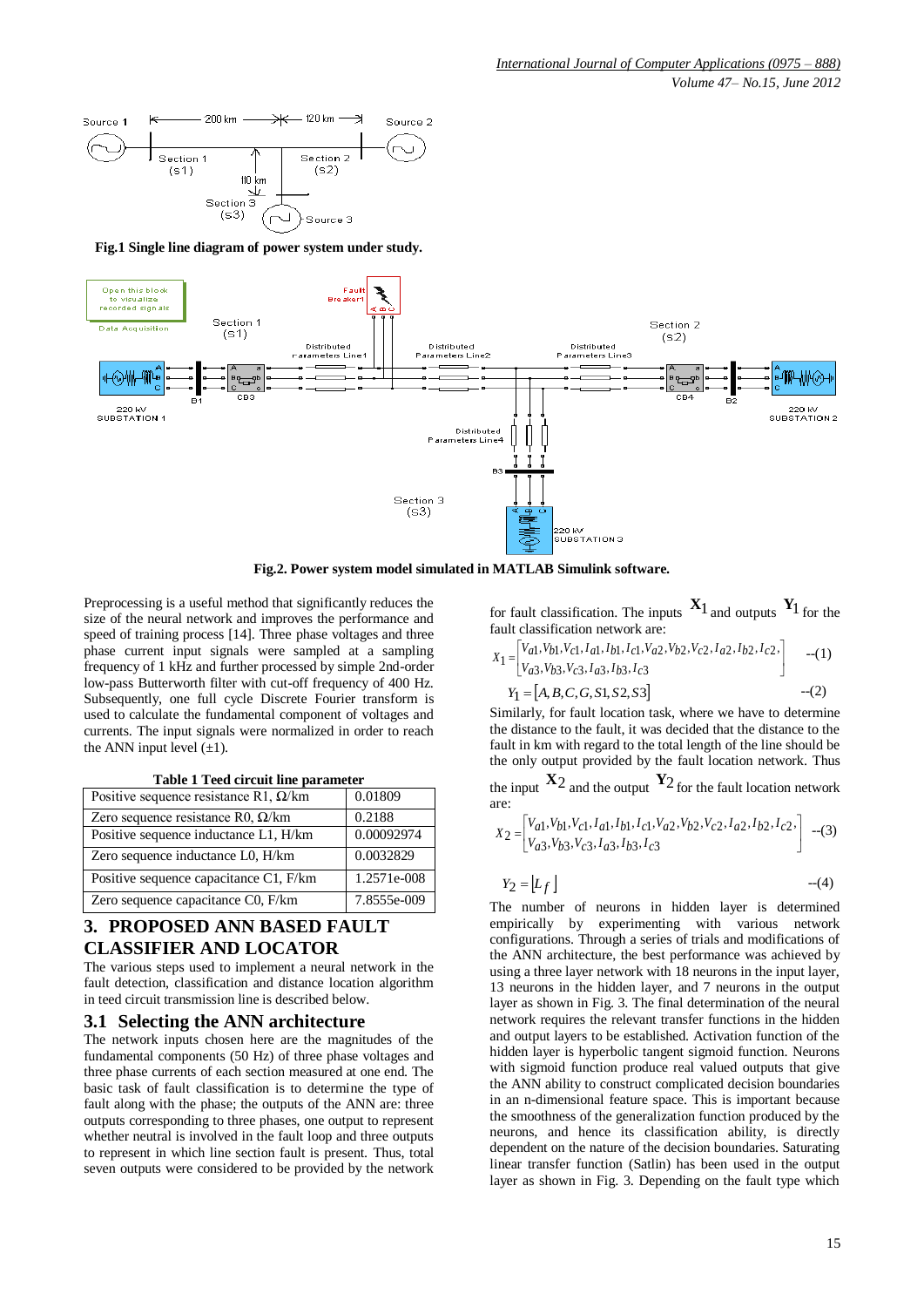occurs on the system, various outputs of the network should be 0 or 1. For fault distance location task, three layer network with 18 neurons in the input layer, 40 neurons in the hidden layer and 01 in the output layer was found to be suitable with pure linear function "purelin" in the output layer as shown in Fig. 4.



**Fig.4. Structure of ANN Based Fault Locator**  $|b\{1\}$  $bb{l}2$ 18 Inputs 40 Neurons 1 Output

#### **3.2 Training Process**

Using SIMULINK & SimPowerSystem toolbox of MATLAB each type of fault (SLG, LLG, LL, LLLG each section) at different fault locations between 0-90% of line length and fault inception angles between 0 & 90° have been simulated as shown below in Table 2. The number of fault simulated for single phase to ground faults (AG, BG, CG for each section) are: 180 for section  $1 (= 3*10*3*2)$  i.e. (types of fault \*number of fault locations\*fault resistances\*fault inception angles),  $108 (= 3*6*3*2)$  for section 2 and  $108 (= 3*6*3*2)$ for section 3. Thus, the total number of fault cases simulated for single phase to ground faults is 396. The number of cases simulated for double phase to ground faults (ABG, BCG and CAG) for each section is: 360 (3\*20\*3\*2 for section 1), 216 (3\*12\*3\*2 for section 2) and 198 (3\*11\*3\*2 for section 3) forming total number of fault cases simulated for double phase to ground faults as 774. The number of cases studied for phase to phase faults (AB, BC, CA) for each section are: 120  $(3*20*1*2$  for section 1), 72  $(3*12*1*2$  for section 2) and 66  $(3*11*1*2$  for section 3) forming total number of fault cases simulated for phase to phase faults are 258. Similarly, the number of cases simulated for three phase to ground faults are 120 (1\*20\*3\*2 for section 1), 72 ( $1*12*3*2$  for section 2) and 66 (1\*11\*3\*2 for section 3), which add to a total 258 cases. From each fault case ten numbers of post fault samples have been extracted to form the data set for neural network. 40 samples during no fault are also collected for the fault classification task. Thus, the total number of patterns generated for training is 16900 for the fault classification and location task. When network was trained with large training data set, it requires large memory and large computing time. Therefore, speed of training is very low. In order to compensate for this four different modules i.e. single phase to ground, double phase to ground, phase to phase and three phase to ground fault classifiers and four corresponding locator modules are designed for fault classification and location task.

| <b>Table 2 Patterns Generation</b> |                    |                              |  |  |  |  |  |  |  |
|------------------------------------|--------------------|------------------------------|--|--|--|--|--|--|--|
| S.No.                              | Parameters         | Set values                   |  |  |  |  |  |  |  |
|                                    | Fault type         | AG, BG, CG, ABG, BCG,        |  |  |  |  |  |  |  |
|                                    |                    | CAG, AB, BC, CA, ABCG        |  |  |  |  |  |  |  |
| $\mathcal{D}$                      | Fault location in  | Section 1 - 0,10,20,30190 km |  |  |  |  |  |  |  |
|                                    | km                 | Section 2 - 0,10,20,30110 km |  |  |  |  |  |  |  |
|                                    |                    | Section 3 - 0,10,20,30100 km |  |  |  |  |  |  |  |
| 3.                                 | inception<br>Fault | $0^{\circ}$ and $90^{\circ}$ |  |  |  |  |  |  |  |
|                                    | angle              |                              |  |  |  |  |  |  |  |
|                                    | Fault resistance   | $0.50$ and $100 \Omega$      |  |  |  |  |  |  |  |

The networks for fault classification and fault distance location were trained using Levenberg–Marquardt training algorithm using neural network toolbox of Matlab [15]. Architectures of ANN based fault classifier and locator modules are shown in Table 3. The number is epochs required for training varies from 50 to 350 to reduce the mean square error below 0.001. As the training is done off line, the iterations and time required for training are not of great concern. The trained network is tested for new cases, not covered in training pattern to demonstrate the viability of the proposed network.

**Table 3 Architectures of ANN Based Fault Classifiers and Locators**

| S.               | Type of     |                           | Number of neurons | Mean                                         | No.        |       |
|------------------|-------------|---------------------------|-------------------|----------------------------------------------|------------|-------|
| No               | network     | Hidden<br>Input<br>Output |                   |                                              | square     | οf    |
|                  |             | layer                     | layer             | layer                                        | error      | epoch |
| 1.               | LG          | 18                        | 13                | 7                                            | 1.79019    | 66    |
|                  | classifier  |                           |                   |                                              | e-04       |       |
| 2.               | LLG         | 18                        | 13                | 7                                            | 1.09385    | 64    |
|                  | classifier  |                           |                   |                                              | e-027      |       |
| 3.               | LL          | 18                        | 13                | 7                                            | 2.74725    | 37    |
|                  | classifier  |                           |                   |                                              | e-04       |       |
| 4.               | <b>LLLG</b> | 18                        | 13                | 7                                            | 2.1978     | 58    |
|                  | classifier  |                           |                   |                                              | e-004      |       |
| 5.               | LG          | 18                        | 40                | $\mathbf{1}$                                 | 1.16026    | 300   |
|                  | locator     |                           |                   |                                              | e-003      |       |
| 6                | <b>LLG</b>  | 18                        | 40                | 1                                            | 8.79447    | 300   |
|                  | locator     |                           |                   |                                              | e-005      |       |
| 7.               | LL.         | 18                        | 40                | 1                                            | 7.68118    | 350   |
|                  | locator     |                           |                   |                                              | e-007      |       |
| 8.               | LLLG        | 18                        | 40                | 1                                            | 6.55253    | 300   |
|                  | locator     |                           |                   |                                              | e-006      |       |
| $\boldsymbol{A}$ | TITOT       | DECHI TC                  |                   | $\boldsymbol{\Lambda}$ $\boldsymbol{\Gamma}$ | ANNI DACED |       |

### **4. TEST RESULTS OF ANN BASED FAULT DETECTOR, CLASSIFIER AND LOCATOR**

ANN based Fault detector, classifier and locator modules were then extensively tested using independent data sets consisting of fault scenarios never used previously in training. Fault type, fault location and fault inception angle were changed to investigate the effects of these factors on the performance of the proposed algorithm.

## **4.1 Test results of single phase to ground fault (LG)**

The network was tested by presenting different single phase to ground fault cases with varying fault locations (0-90% of total length) and fault inception angles ( $\Phi$ <sub>i</sub> =0-360°). Fig.5 (a,b) and Fig.6 show the test results of the ANN based fault classifier and fault locator module respectively for "B" phase to ground fault in section-1 at 70km, for fault inception time 72.5ms ( $\Phi_i = 225^\circ$ ) and fault resistance  $R_f = 75\Omega$ . It is clear from Fig.5 (a,b) that all the outputs of ANN are low (0) before the inception of fault and further after the inception of fault at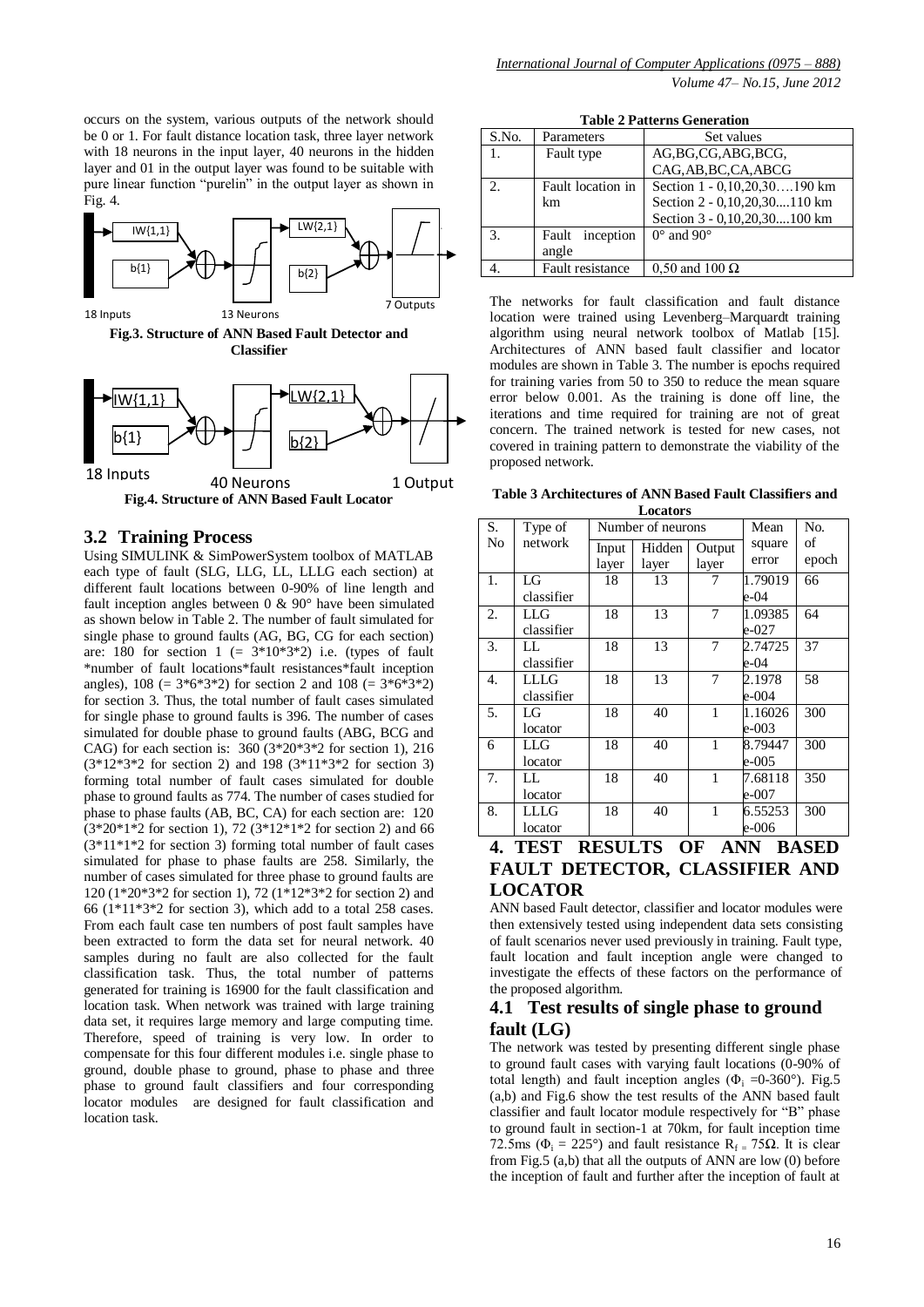72.5ms the output of the corresponding phase "B", ground "G" and the faulty section "S1" becomes high (1) at 91ms time i.e. within one cycle time and all other outputs are low. Thus, the fault is simultaneously detected and classified and also the section is identified.



**Fig.5.(a, b) Test result of single phase to ground fault classifier module for BG fault at 70km from section-1 at fault inception time = 72.5ms (** $\Phi$ **<sup>i</sup> = 225<sup>°</sup>) and fault resistance Rf=75Ω.**

The output of ANN based fault locator i.e. estimated fault location  $(L_e \text{ km})$  as shown in Fig. 6 is 69.441 at 89ms as against the actual fault location 70km, after one cycle from the inception of fault; thus the percentage error in estimation of fault location is 0.294%.



**Fig.6. Test result of single phase to ground fault locator module for BG phase to ground fault at 70km from section-1 at fault inception time =72.5ms (** $\Phi$ **<sup>i</sup> =225°) and fault resistance Rf=75Ω.**

## **4.2 Test results of double phase to ground fault (LLG)**

The network is tested for a double phase to ground fault "ABG" fault in section-2 at 52km, fault inception time is 60ms ( $\Phi$ <sub>i</sub> = 0°) and fault resistance R<sub>f</sub> = 60 $\Omega$ . Fig. 7(a,b) and Fig. 8 shows the test results of the ANN based fault detector, classifier and fault locator module. The output of ANN becomes high after 71ms time in corresponding phases A, B, ground "G" and section-2 and all other outputs are low. Also the estimated fault location is 51.9242km at 81ms as against the actual fault location 52km as shown in Fig. 8, thus it is located accurately with 0.0689% error.



**Fig.7 (a,b). Test result of double phase to ground fault classifier module for ABG fault at 52km from section-2 at fault inception angle**  $\Phi_i = 0^\circ$  **(60ms), and fault resistance Rf=60Ω.**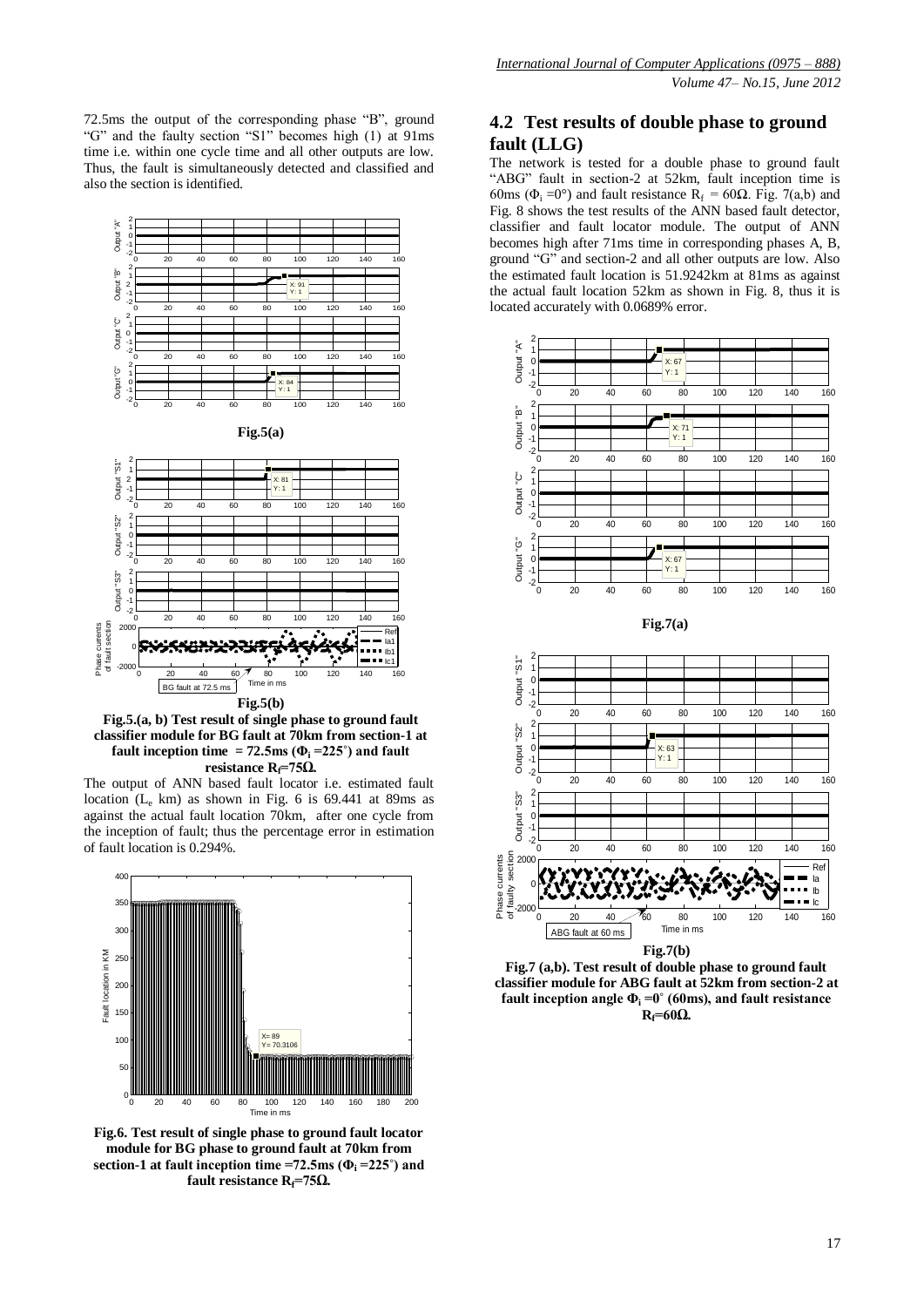

**Fig.8. Test result of double phase to ground fault locator module for ABG fault at 52km from section-2 at fault inception time =60 ms (** $\Phi_i = 0^\circ$ **), and fault resistance**  $R_f = 60\Omega$ .

**4.3 Test results of phase to phase fault LL)**

The test results of the ANN based fault detector, classifier and fault locator module for "CA" fault in section-2 at 45km, fault inception time = 70ms ( $\Phi_i$  = 180°) and fault resistance R<sub>f</sub> =  $0\Omega$  are shown in Fig. 9(a,b) and Fig. 10. The output of ANN becomes high (1) at 88ms in corresponding phases "C and A" and section-2 within one cycle time from the inception of fault and all other outputs are low. The estimated fault location is 45.1375km at 90ms as against the actual fault location 45km as shown in Fig. 10, thus the fault located is estimated accurately with -0.125% error.

## **4.4 Test results of three phase to ground fault (LLLG)**

Fig. 11 (a,b) and Fig. 12 show the test results of the ANN based fault classifier and fault locator module for "ABCG" fault in section-1 at 75km for fault inception time of 70ms  $(\Phi)$ .  $= 180°$ ) and fault resistance R<sub>f</sub> = 75Ω. The output of ANN shown in Fig. 11(a,b) becomes high (1) at 87ms in corresponding phases "A, B, C, G" ground and section-2 within one cycle time from the inception of fault and all other outputs are low. The estimated fault location is 75.1028km at 91ms as against the actual fault location 75km as shown in Fig. 12, thus the fault located is estimated accurately with - 0.054% error.



**inception time = 70ms (** $\Phi_i$  **=180°).** 

![](_page_4_Figure_9.jpeg)

**Fig.10. Test result of phase to phase fault locator module for CA fault at 45km from section-2 at fault inception time =70ms (Φ<sup>i</sup> =180˚).**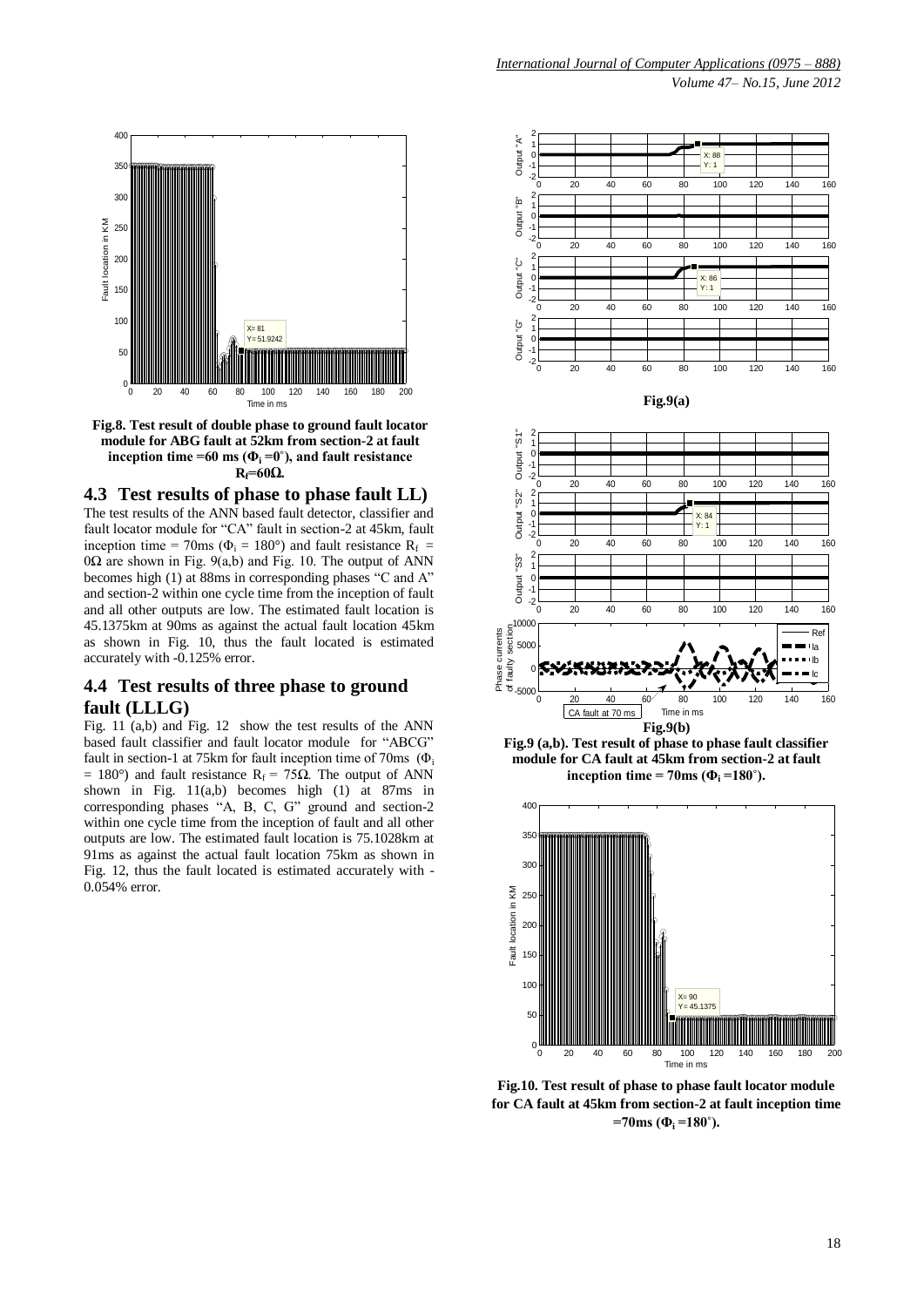![](_page_5_Figure_0.jpeg)

**Fig.11(b) Fig.11 (a,b). Test result of three phase to ground fault classifier module for ABCG fault at 75km from section-1 at fault inception angle Φ<sup>i</sup> =180˚and fault resistance**   $R_f = 75\Omega$ .

![](_page_5_Figure_2.jpeg)

*International Journal of Computer Applications (0975 – 888)*

*Volume 47– No.15, June 2012*

![](_page_5_Figure_3.jpeg)

**module for ABCG fault at 75km from section-1 at fault inception angle**  $\Phi_i = 180^\circ (70 \text{ ms})$  **and fault resistance**  $R = 75Ω$ .

It is clear from test results shown above that, the faults are correctly detected, classified and faulty section is identified and located accurately. Some test results of ANN based fault detector, classifier and locator modules are shown in Table 4 and 5. During training of the neural network, samples of fault cases with only two values of fault inception angle (0° and 90°) and three values of the fault resistance (0, 50 and 100 Ω) have been taken. However, while testing the neural network wide variation in fault inception angle (0-360°) and fault resistance (0-100Ω) have been studied as shown in Table 4 and 5.

| Section        | Fault       | Fault          | Fault location in | Fault resistance in | ANN based fault detector and classifier |              |                |              |                |                |                  |
|----------------|-------------|----------------|-------------------|---------------------|-----------------------------------------|--------------|----------------|--------------|----------------|----------------|------------------|
|                | type        | inception      | km                | Ω                   |                                         | output       |                |              |                |                |                  |
|                |             | angle in °     |                   |                     | A                                       | $\mathbf{B}$ | $\mathcal{C}$  | G            | S <sub>1</sub> | S <sub>2</sub> | S <sub>3</sub>   |
| 1              | AG          | $\overline{0}$ | 130               | 75                  | 1                                       | $\Omega$     | $\Omega$       | $\mathbf{1}$ | 1              | $\theta$       | $\overline{0}$   |
|                | <b>BG</b>   | 225            | 70                | 75                  | $\Omega$                                |              | $\theta$       | 1            | 1              | $\mathbf{0}$   | $\overline{0}$   |
|                | CG          | 270            | 90                | 95                  | $\Omega$                                | $\Omega$     | 1              |              | 1              | $\overline{0}$ | $\mathbf{0}$     |
|                | <b>ABG</b>  | 90             | 30                | 90                  | 1                                       | $\Omega$     | $\Omega$       | 1            |                | $\theta$       | $\boldsymbol{0}$ |
|                | <b>BCG</b>  | 225            | 70                | 45                  | $\Omega$                                | 1            | $\Omega$       | 1            |                | $\theta$       | $\mathbf{0}$     |
|                | CAG         | 270            | 90                | 90                  | $\theta$                                | 0            | 1              |              |                | $\overline{0}$ | $\overline{0}$   |
|                | AB          | 90             | 30                | $\overline{0}$      | 1                                       | $\Omega$     | $\overline{0}$ | $\mathbf{1}$ |                | $\overline{0}$ | $\boldsymbol{0}$ |
|                | BC          | 225            | 70                | $\overline{0}$      | $\Omega$                                |              | $\Omega$       | 1            | 1              | $\overline{0}$ | $\boldsymbol{0}$ |
|                | CA          | 315            | 110               | $\Omega$            | $\Omega$                                | $\Omega$     | 1              |              |                | $\overline{0}$ | $\boldsymbol{0}$ |
|                | <b>ABCG</b> | $\overline{0}$ | 130               | 75                  | 1                                       |              | 1              | $\mathbf{1}$ | $\mathbf{1}$   | $\overline{0}$ | $\overline{0}$   |
| $\overline{2}$ | AG          | 45             | 90                | 95                  | 1                                       | $\Omega$     | $\overline{0}$ | $\mathbf{1}$ | $\theta$       | $\mathbf{1}$   | $\overline{0}$   |
|                | CG          | 315            | 10                | 75                  | $\Omega$                                | $\Omega$     | 1              |              | $\Omega$       | 1              | $\overline{0}$   |
|                | <b>ABG</b>  | 135            | 40                | $\overline{75}$     | 1                                       | $\Omega$     | $\Omega$       |              | $\Omega$       | 1              | $\boldsymbol{0}$ |
|                | <b>BCG</b>  | 135            | 50                | 75                  | $\Omega$                                |              | $\overline{0}$ |              | $\theta$       | $\mathbf{1}$   | $\boldsymbol{0}$ |
|                | CAG         | 360            | 70                | 90                  | $\Omega$                                | $\Omega$     | $\mathbf{1}$   | $\mathbf{1}$ | $\theta$       | $\mathbf{1}$   | $\boldsymbol{0}$ |
|                | AB          | 45             | 90                | $\overline{0}$      | 1                                       | $\Omega$     | $\Omega$       | $\mathbf{1}$ | $\Omega$       | $\mathbf{1}$   | $\overline{0}$   |
|                | CA          | 360            | 70                | $\boldsymbol{0}$    | $\Omega$                                | $\Omega$     | $\mathbf{1}$   |              | $\Omega$       | $\mathbf{1}$   | $\boldsymbol{0}$ |
|                | <b>ABCG</b> | 270            | 10                | 75                  | $\Omega$                                | 1            | $\Omega$       | $\mathbf{1}$ | $\Omega$       | $\mathbf{1}$   | $\boldsymbol{0}$ |
| 3              | <b>BG</b>   | 135            | 10                | 75                  | $\Omega$                                | 1            | $\theta$       | $\mathbf{1}$ | $\Omega$       | $\mathbf{0}$   | $\mathbf{1}$     |
|                | CG          | 360            | 70                | 95                  | $\Omega$                                | $\Omega$     | $\mathbf{1}$   | 1            | $\Omega$       | $\Omega$       | $\mathbf{1}$     |
|                | <b>ABG</b>  | 45             | 30                | 75                  | 1                                       | $\Omega$     | $\theta$       |              | $\Omega$       | $\overline{0}$ | $\mathbf{1}$     |
|                | <b>BCG</b>  | 135            | 10                | 50                  | $\Omega$                                |              | $\Omega$       |              | $\Omega$       | $\theta$       | $\mathbf{1}$     |

**Table 4. Test results of ANN based fault detector and classifier**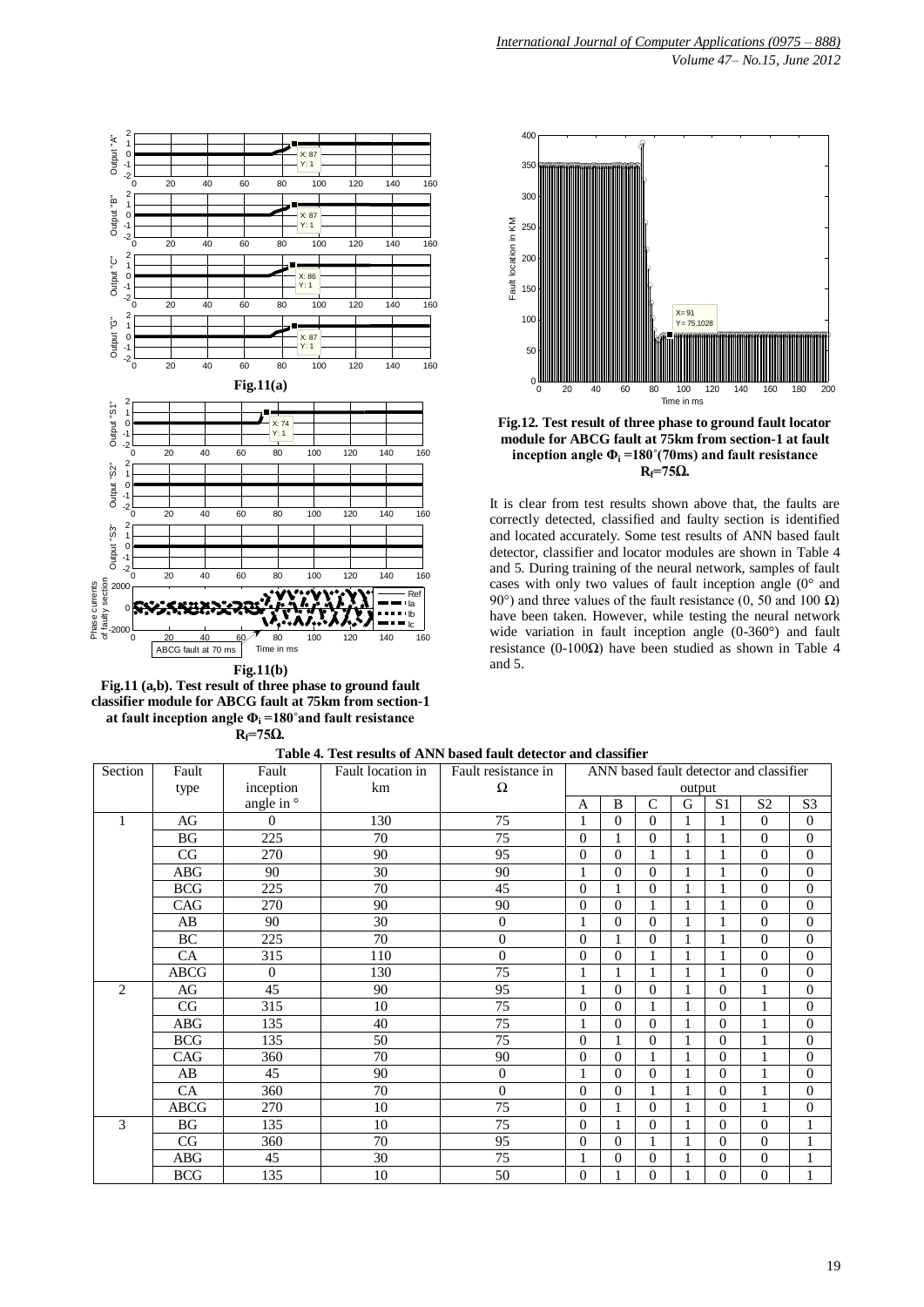*Volume 47– No.15, June 2012*

| $\sim$<br>w | 270<br><u>_</u> | $\sim$ $\sim$ | 100 |  |  |  |  |
|-------------|-----------------|---------------|-----|--|--|--|--|
| - -<br>LJV. | ۹ſ              | $\Omega$      |     |  |  |  |  |
|             | חדר<br>4 I V    | - -<br>◡      |     |  |  |  |  |

| Section        | Fault       | Fault inception  | Fault          | <b>Fault</b> location | <b>Calculated Output</b> | Percentage   |
|----------------|-------------|------------------|----------------|-----------------------|--------------------------|--------------|
|                | type        | angle in $\circ$ | resistance     | in km                 | Lf(km)                   | Error $(\%)$ |
|                |             |                  | in $\Omega$    |                       |                          |              |
| $\mathbf{1}$   | AG          | 135              | 50             | 78                    | 77.57                    | $-0.215$     |
|                | <b>BG</b>   | 315              | 45             | 155                   | 154.26                   | $-0.37$      |
|                | CG          | 90               | 75             | 168                   | 168.76                   | 0.38         |
|                | $\rm{ABG}$  | 90               | 60             | 30                    | 30.584                   | 0.292        |
|                | <b>BCG</b>  | 180              | 45             | 50                    | 49.23                    | $-0.385$     |
|                | CAG         | 270              | 100            | 90                    | 90.595                   | 0.2975       |
|                | AB          | 225              | $\Omega$       | 70                    | 69.33                    | $-0.335$     |
|                | <b>BC</b>   | 270              | $\theta$       | 90                    | 90.895                   | 0.4475       |
|                | <b>ABCG</b> | 180              | 100            | 170                   | 170.43                   | 0.215        |
| $\overline{2}$ | AG          | 180              | 50             | 89                    | 89.54                    | 0.45         |
|                | CG          | 135              | 100            | 46                    | 46.48                    | 0.4          |
|                | <b>ABG</b>  | 135              | 50             | 55                    | 54.926                   | $-0.0617$    |
|                | <b>BCG</b>  | 180              | 75             | 40                    | 40.377                   | 0.314        |
|                | CAG         | 315              | 50             | 85                    | 84.16                    | $-0.70$      |
|                | AB          | 270              | $\overline{0}$ | 95                    | 94.37                    | $-0.525$     |
|                | <b>CA</b>   | 90               | $\theta$       | 57                    | 57.32                    | 0.266        |
| 3              | AG          | 180              | 75             | 48                    | 48.43                    | 0.390        |
|                | <b>ABG</b>  | 45               | 60             | 100                   | 102.12                   | 1.92         |
|                | <b>BCG</b>  | 135              | 50             | 35                    | 34.366                   | $-0.576$     |
|                | CAG         | 360              | 100            | 65                    | 65.551                   | 0.500        |
|                | CA          | 135              | $\Omega$       | 86                    | 86.45                    | 0.409        |
|                | <b>ABCG</b> | 90               | 100            | 29                    | 29.52                    | 0.473        |

**Table 5 Test results of ANN based fault locator**

In Tables 5, the maximum deviation of the estimated distance L<sup>e</sup> measured from the relay location and the actual fault location  $L_f$  is calculated and the resulting estimated error "e" is expressed as a percentage of total line length L of that section as:

$$
e = \frac{L_f - L_e}{L} \times 100\% \qquad ---(5)
$$

In all the fault cases, the results show that the errors in locating the fault are in the range of -0.7% to +1.92%. Thus, all test results are correct with reasonable accuracy.

# **5. CONCLUSION**

An accurate algorithm and ANN architecture for fault detection, classification and distance location for shunt faults on teed circuit transmission line fed from sources at all three ends is presented in this work. The algorithm employs the fundamental components of three phase voltages and the three phase currents of each section measured at one end, thus requiring less communication. The algorithm provides automatic determination of fault type, faulted phases and fault distance location after one cycle from the inception of fault. The algorithm effectively eliminates the effect of varying fault location, fault inception angle and fault resistance. The performance of the proposed scheme has been investigated by a number of offline tests. The complexity of the possible types of faults (LG, LLG, LL, and LLLG for each section), varied fault locations (0-90%), fault inception angles (0  $\&$  360 $^{\circ}$ ) and fault resistance (0-100Ω) are investigated. The proposed scheme allows the protection engineers to increase the reach setting i.e. a greater portion of line length can be protected as compared to earlier techniques.

## **6. REFERENCES**

- [1] R. K. Aggarwal, D. V. Coury, A. T. Johns, and A. Kalam, "A practical approach to accurate fault location on extra high voltage teed feeders". IEEE – Trans.on Power Delivery, Vol. 8, Jul. 1993, pp. 874-883.
- [2] P.G. McLarenm and S. Rajendra, "Travelling wave technique applied to the protection of teed circuits: principle of traveling – wave technique" IEEE Trans. on power apparatus and systems, Vol. PAS-104, No12, December 1985, pp. 3544 - 3550.
- [3] L. L. Lai, E. Vaseekar, H. Subasinghe, N. Rajkumar, A. Carter, and B. J. Gwyn, "Application of wavelet transform and neural networks to fault location of a teed-circuit", IEE Seminar on Time-scale and Time-Frequency Analysis and Applications, London, Feb. 2000, pp. 15/1 - 15/5.
- [4] M. da Silva, M. Oleskovicz, and D. V. Coury, "A Fault Locator for Three-Terminal Lines Based on Wavelet Transform Applied to Synchronized Current and Voltages Signals", IEEE PES Transmission and Distr. Conf. and Exposition, Latin America, Venezuela, 2006, pp. 1-6.
- [5] Mao, P.L.; Bo, Z.Q.; Yao, L.Z.; Li, R.M., "Protection of teed transmission circuits using A new directional comparison technique", Proceedings of International Conference on Power System Technology (POWERCON), 18-21 Aug 1998, Vol.2, pp. 1111 – 1115.
- [6] R.K. Aggarwal, A. T. Johns, "Digital differential relaying scheme for teed circuits based on voltage and